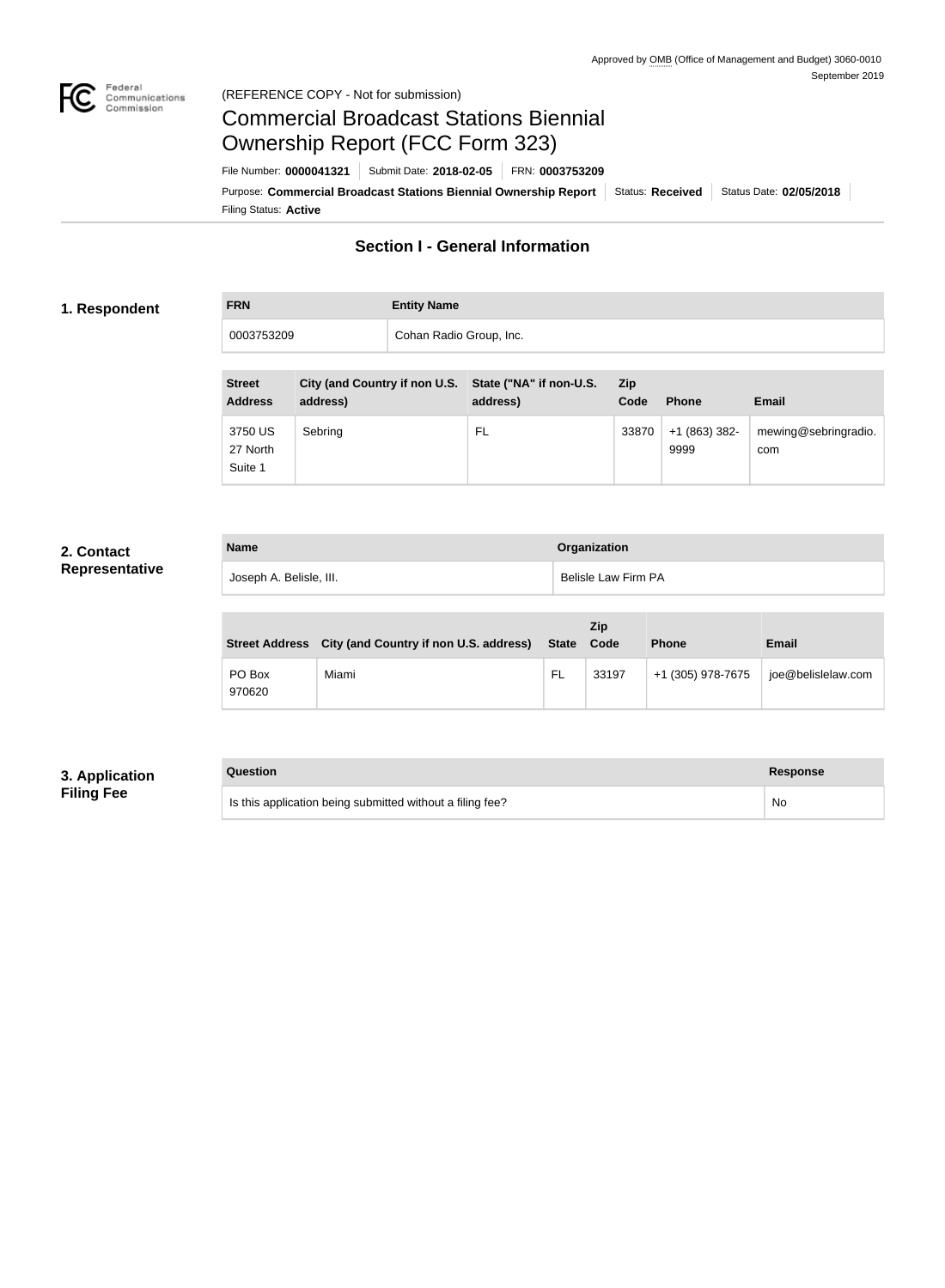| <b>Fees</b> | <b>Application Type</b> | <b>Form Number</b> | <b>Fee Code</b> | Quantity | <b>Fee Amount</b> | <b>Subtotal</b> |
|-------------|-------------------------|--------------------|-----------------|----------|-------------------|-----------------|
|             | Biennial                | Form 323           | <b>MAR</b>      | .5       | 85                | \$350.00        |
|             |                         |                    |                 |          | Total             | \$350.00        |

# **4. Nature of Respondent**

|  | (a) Provide the following information about the Respondent: |                        |  |
|--|-------------------------------------------------------------|------------------------|--|
|  | <b>Relationship to stations/permits</b>                     | Licensee               |  |
|  | <b>Nature of Respondent</b>                                 | For-profit corporation |  |

**(b) Provide the following information about this report:**

| <b>Purpose</b> | Biennial                                                                                                                                                                               |
|----------------|----------------------------------------------------------------------------------------------------------------------------------------------------------------------------------------|
| "As of" date   | 10/01/2017                                                                                                                                                                             |
|                | When filing a biennial ownership report or validating<br>and resubmitting a prior biennial ownership report, this<br>date must be Oct. 1 of the year in which this report is<br>filed. |

#### **5. Licensee(s) and Station(s)**

#### **Respondent is filing this report to cover the following Licensee(s) and station(s):**

| <b>Licensee/Permittee Name</b> | <b>FRN</b> |
|--------------------------------|------------|
| Cohan Radio Group, Inc.        | 0003753209 |

| Fac. ID No. | <b>Call Sign</b> | <b>City</b>        | <b>State</b> | <b>Service</b> |
|-------------|------------------|--------------------|--------------|----------------|
| 27194       | <b>WWTK</b>      | <b>LAKE PLACID</b> | FL           | AM             |
| 27199       | <b>WWOJ</b>      | <b>AVON PARK</b>   | FL           | <b>FM</b>      |
| 57627       | <b>WWLL</b>      | <b>SEBRING</b>     | FL           | <b>FM</b>      |
| 57629       | <b>WITS</b>      | <b>SEBRING</b>     | FL           | AM             |
| 73124       | <b>WJCM</b>      | <b>SEBRING</b>     | FL           | AM             |

# **Section II – Biennial Ownership Information**

#### **1. 47 C.F.R. Section 73.3613 and Other Documents**

Licensee Respondents that hold authorizations for one or more full power television, AM, and/or FM stations should list all contracts and other instruments set forth in 47 C.F.R. Section 73.3613(a) through (c) for the facility or facilities listed on this report. In addition, attributable Local Marketing Agreements (LMAs) and attributable Joint Sales Agreements (JSAs) must be disclosed by the licensee of the brokering station on its ownership report. If the agreement is an attributable LMA, an attributable JSA, or a network affiliation agreement, check the appropriate box. Otherwise, select "Other." Non-Licensee Respondents, as well as Licensee Respondents that only hold authorizations for Class A television and/or low power television stations, should select "Not Applicable" in response to this question.

| Document Information                  |                           |  |  |
|---------------------------------------|---------------------------|--|--|
| Description of contract or instrument | Articles of Incorporation |  |  |
| Parties to contract or instrument     | Cohan Radio Group, Inc.   |  |  |
| Date of execution                     | 02/1998                   |  |  |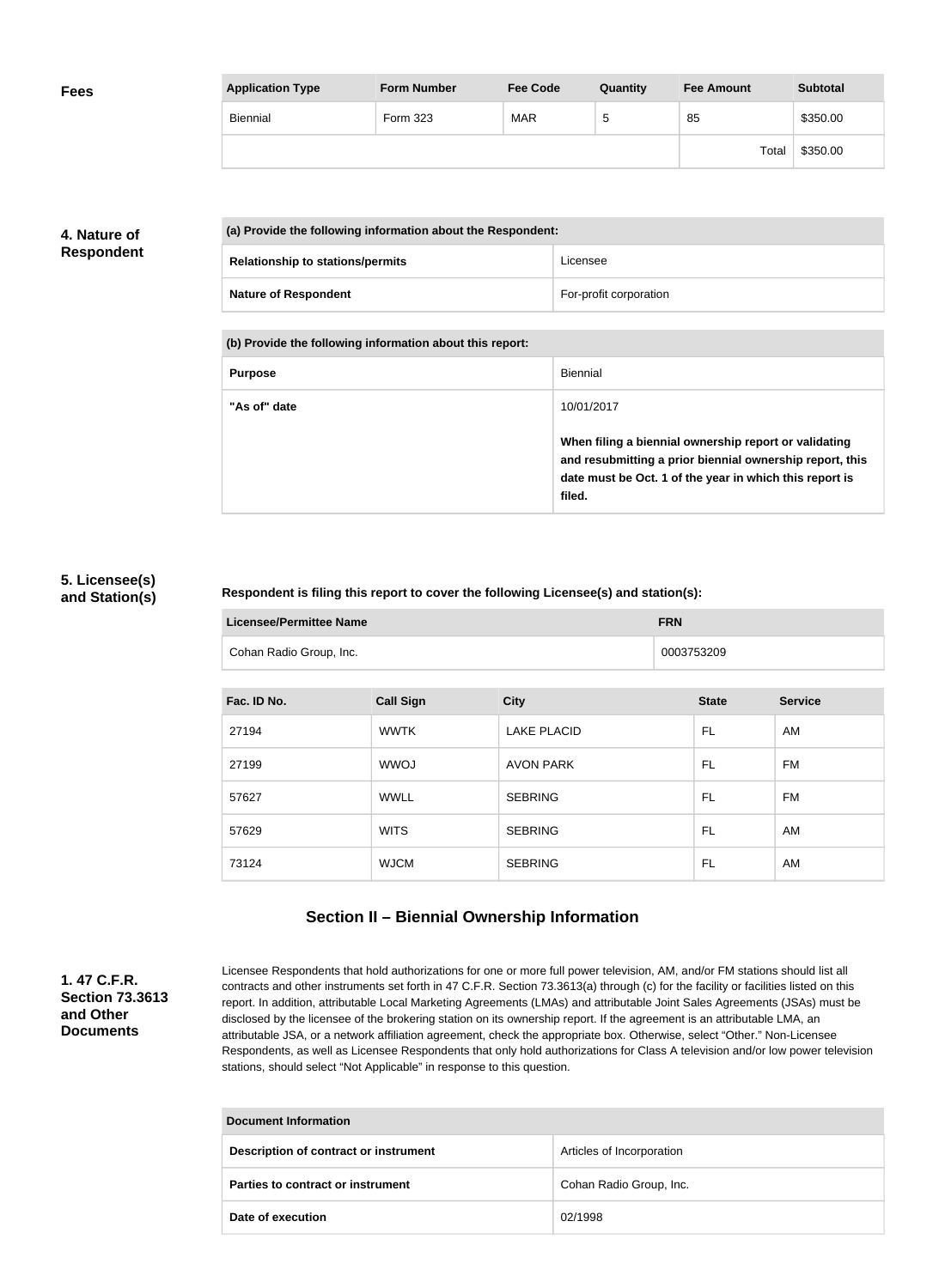| Date of expiration     | No expiration date                               |
|------------------------|--------------------------------------------------|
| <b>Agreement type</b>  | Other                                            |
| (check all that apply) | <b>Agreement Type: Articles of Incorporation</b> |

# **2. Ownership Interests**

**(a)** Ownership Interests. This Question requires Respondents to enter detailed information about ownership interests by generating a series of subforms. Answer each question on each subform. The first subform listing should be for the Respondent itself. If the Respondent is not a natural person, also list each of the officers, directors, stockholders, non-insulated partners, non-insulated members, and any other persons or entities with a direct attributable interest in the Respondent pursuant to the standards set forth in 47 C.F.R. Section 73.3555. (A "direct" interest is one that is not held through any intervening companies or entities.) List each interest holder with a direct attributable interest in the Respondent separately.

Leave the percentage of total assets (Equity Debt Plus) field blank for an interest holder unless that interest holder has an attributable interest in the Respondent solely on the basis of the Commission's Equity Debt Plus attribution standard, 47 C.F.R. Section 73.3555, Note 2(i).

In the case of vertical or indirect ownership structures, list only those interests in the Respondent that also represent an attributable interest in the Licensee(s) for which the report is being submitted.

Entities that are part of an organizational structure that includes holding companies or other forms of indirect ownership must file separate ownership reports. In such a structure do not report, or file a separate report for, any interest holder that does not have an attributable interest in the Licensee(s) for which the report is being submitted.

Please see the Instructions for further detail concerning interests that must be reported in response to this question.

**Ownership Information**

The Respondent must provide an FCC Registration Number for each interest holder reported in response to this question. Please see the Instructions for detailed information and guidance concerning this requirement.

| OWNERSHIP INTOITIRE ON                                                                                                           |                                                         |                      |                            |  |
|----------------------------------------------------------------------------------------------------------------------------------|---------------------------------------------------------|----------------------|----------------------------|--|
| <b>FRN</b>                                                                                                                       | 0003753209                                              |                      |                            |  |
| <b>Entity Name</b>                                                                                                               | Cohan Radio Group, Inc.                                 |                      |                            |  |
| <b>Address</b>                                                                                                                   | PO Box                                                  |                      |                            |  |
|                                                                                                                                  | <b>Street 1</b>                                         | 3750 US 27 North     |                            |  |
|                                                                                                                                  | <b>Street 2</b>                                         | Suite 1              |                            |  |
|                                                                                                                                  | <b>City</b>                                             | Sebring              |                            |  |
|                                                                                                                                  | State ("NA" if non-U.S.<br>address)                     | <b>FL</b>            |                            |  |
|                                                                                                                                  | <b>Zip/Postal Code</b>                                  | 33870                |                            |  |
|                                                                                                                                  | Country (if non-U.S.<br>address)                        | <b>United States</b> |                            |  |
| <b>Listing Type</b>                                                                                                              | Respondent                                              |                      |                            |  |
| <b>Positional Interests</b><br>(check all that apply)                                                                            | Respondent                                              |                      |                            |  |
| <b>Tribal Nation or Tribal</b><br><b>Entity</b>                                                                                  | Interest holder is not a Tribal nation or Tribal entity |                      |                            |  |
| <b>Interest Percentages</b><br>(enter percentage values                                                                          | Voting                                                  | 0.0%                 | <b>Jointly Held?</b><br>No |  |
| from 0.0 to 100.0)                                                                                                               | <b>Equity</b>                                           | 0.0%                 |                            |  |
|                                                                                                                                  | <b>Total assets (Equity Debt</b><br>Plus)               | 0.0%                 |                            |  |
| Does interest holder have an attributable interest in one or more broadcast stations<br>No<br>that do not appear on this report? |                                                         |                      |                            |  |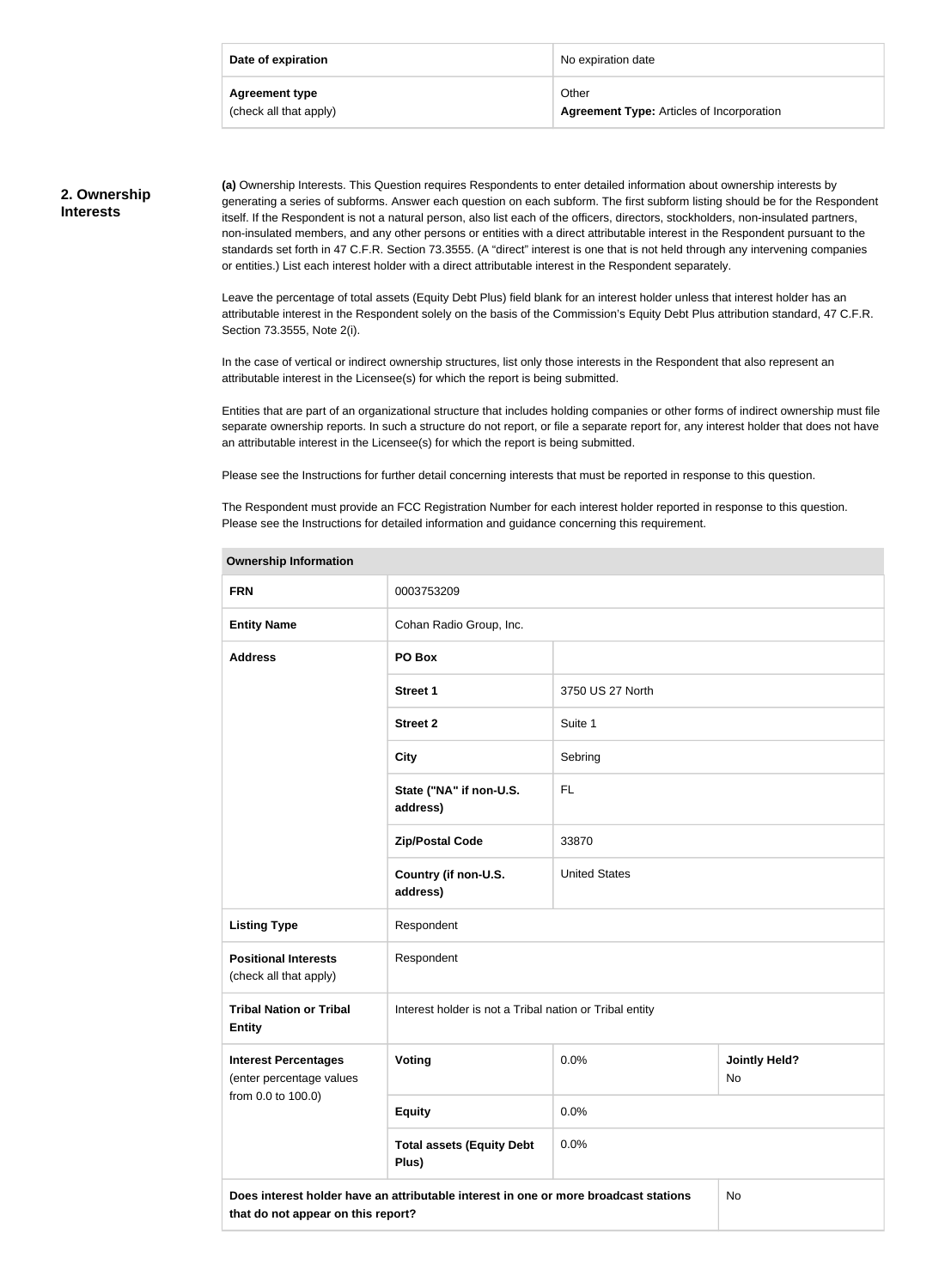| <b>Ownership Information</b>                                                                |                                           |                                                                   |                            |  |
|---------------------------------------------------------------------------------------------|-------------------------------------------|-------------------------------------------------------------------|----------------------------|--|
| <b>FRN</b>                                                                                  | 0019961614                                |                                                                   |                            |  |
| <b>Name</b>                                                                                 | Peter Handy                               |                                                                   |                            |  |
| <b>Address</b>                                                                              | PO Box                                    |                                                                   |                            |  |
|                                                                                             | <b>Street 1</b>                           | 14285 Midway Road                                                 |                            |  |
|                                                                                             | <b>Street 2</b>                           | Suite 475                                                         |                            |  |
|                                                                                             | <b>City</b>                               | Addison                                                           |                            |  |
|                                                                                             | State ("NA" if non-U.S.<br>address)       | <b>TX</b>                                                         |                            |  |
|                                                                                             | <b>Zip/Postal Code</b>                    | 75001                                                             |                            |  |
|                                                                                             | Country (if non-U.S.<br>address)          | <b>United States</b>                                              |                            |  |
| <b>Listing Type</b>                                                                         | Other Interest Holder                     |                                                                   |                            |  |
| <b>Positional Interests</b><br>(check all that apply)                                       |                                           | Director, Stockholder, Other - Chairman of the Board of Directors |                            |  |
| Citizenship, Gender,                                                                        | <b>Citizenship</b>                        | <b>US</b>                                                         |                            |  |
| <b>Ethnicity, and Race</b><br><b>Information (Natural</b>                                   | Gender                                    | Male                                                              |                            |  |
| Persons Only)                                                                               | <b>Ethnicity</b>                          | Not Hispanic or Latino                                            |                            |  |
|                                                                                             | Race                                      | White                                                             |                            |  |
| <b>Interest Percentages</b><br>(enter percentage values                                     | Voting                                    | 67.0%                                                             | <b>Jointly Held?</b><br>No |  |
| from 0.0 to 100.0)                                                                          | <b>Equity</b>                             | 67.0%                                                             |                            |  |
|                                                                                             | <b>Total assets (Equity Debt</b><br>Plus) | 0.0%                                                              |                            |  |
| Does interest holder have an attributable interest in one or more broadcast stations<br>Yes |                                           |                                                                   |                            |  |

| <b>Ownership Information</b> |                                     |                      |  |
|------------------------------|-------------------------------------|----------------------|--|
| <b>FRN</b>                   | 0019807973                          |                      |  |
| <b>Name</b>                  | Brian W. McNeill                    |                      |  |
| <b>Address</b>               | PO Box                              |                      |  |
|                              | <b>Street 1</b>                     | 30 Monument Square   |  |
|                              | <b>Street 2</b>                     | Suite 302            |  |
|                              | <b>City</b>                         | Concord              |  |
|                              | State ("NA" if non-U.S.<br>address) | MA                   |  |
|                              | <b>Zip/Postal Code</b>              | 01742                |  |
|                              | Country (if non-U.S.<br>address)    | <b>United States</b> |  |
| <b>Listing Type</b>          | Other Interest Holder               |                      |  |

**that do not appear on this report?**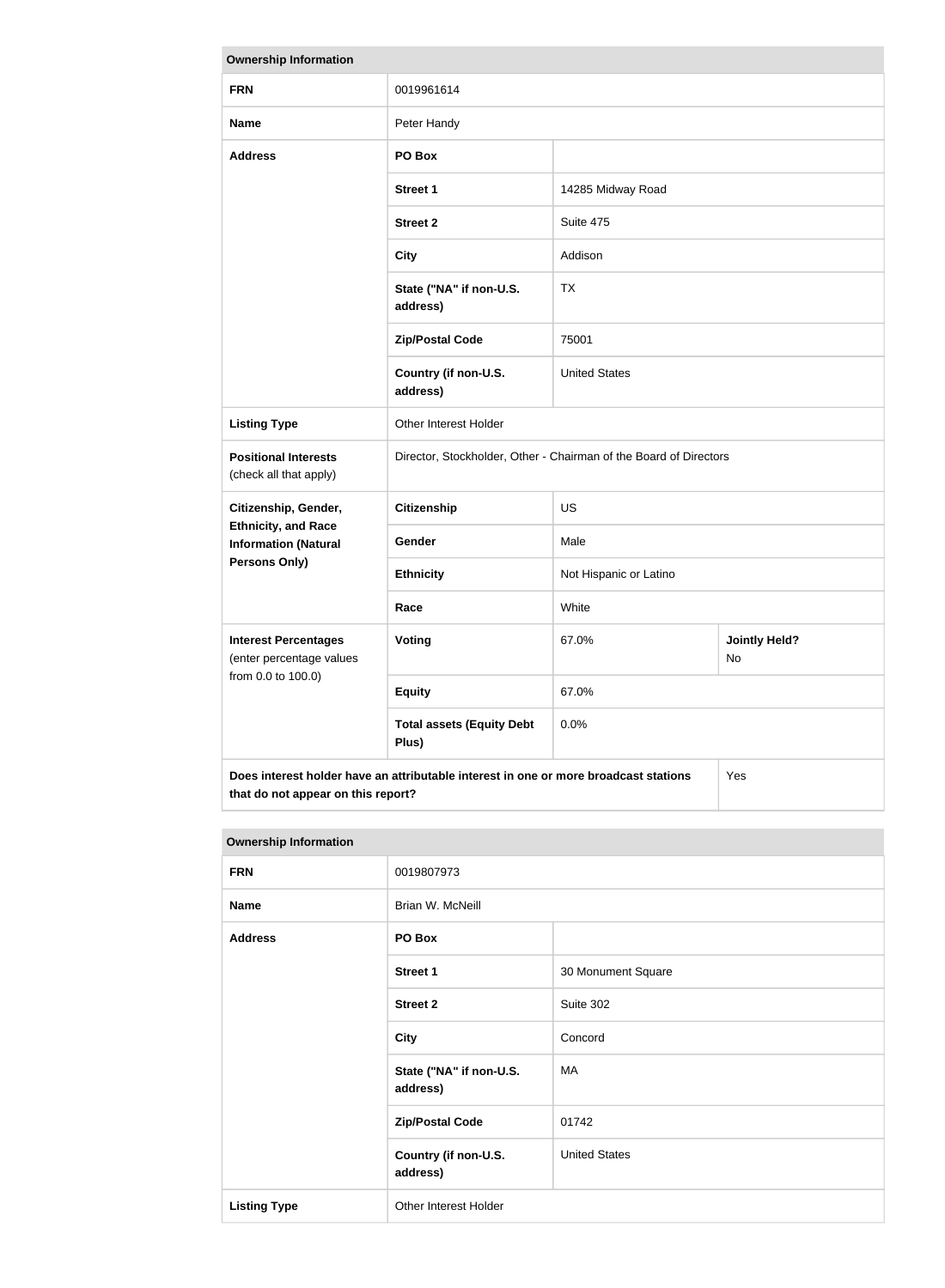| <b>Positional Interests</b><br>(check all that apply)                                                     | Director, Stockholder                                                                |                        |                                   |
|-----------------------------------------------------------------------------------------------------------|--------------------------------------------------------------------------------------|------------------------|-----------------------------------|
| Citizenship, Gender,<br><b>Ethnicity, and Race</b><br><b>Information (Natural</b><br><b>Persons Only)</b> | <b>Citizenship</b>                                                                   | US.                    |                                   |
|                                                                                                           | Gender                                                                               | Male                   |                                   |
|                                                                                                           | <b>Ethnicity</b>                                                                     | Not Hispanic or Latino |                                   |
|                                                                                                           | Race                                                                                 | White                  |                                   |
| <b>Interest Percentages</b><br>(enter percentage values<br>from 0.0 to 100.0)                             | <b>Voting</b>                                                                        | 11.0%                  | <b>Jointly Held?</b><br><b>No</b> |
|                                                                                                           | <b>Equity</b>                                                                        | 11.0%                  |                                   |
|                                                                                                           | <b>Total assets (Equity Debt</b><br>Plus)                                            | 0.0%                   |                                   |
| that do not appear on this report?                                                                        | Does interest holder have an attributable interest in one or more broadcast stations |                        | Yes                               |

**Ownership Information FRN** 0019961622 **Name** Llyle Reeb, III. **Address PO Box Street 1** 15205 Via De Las Olas **Street 2 City Pacific Palisades State ("NA" if non-U.S. address)** CA **Zip/Postal Code** 90272 **Country (if non-U.S. address)** United States Listing Type **Conservation Conservation** Other Interest Holder **Positional Interests** (check all that apply) Director, Stockholder **Citizenship, Gender, Ethnicity, and Race Information (Natural Persons Only) Citizenship** US Gender Male **Ethnicity** Not Hispanic or Latino **Race** White **Interest Percentages** (enter percentage values from 0.0 to 100.0) **Voting 11.0% / Voting 11.0% / Voting 11.0% / Voting 11.0% / Voting 12.0 million 12.0 million 12.0 million 12.0 million 12.0 million 12.0 million 12.0 million 12.0 million 12.0 million 12.0 million 12.0 million 12.0 millio** No **Equity** 11.0% **Total assets (Equity Debt Plus)** 0.0% No

**Does interest holder have an attributable interest in one or more broadcast stations that do not appear on this report?**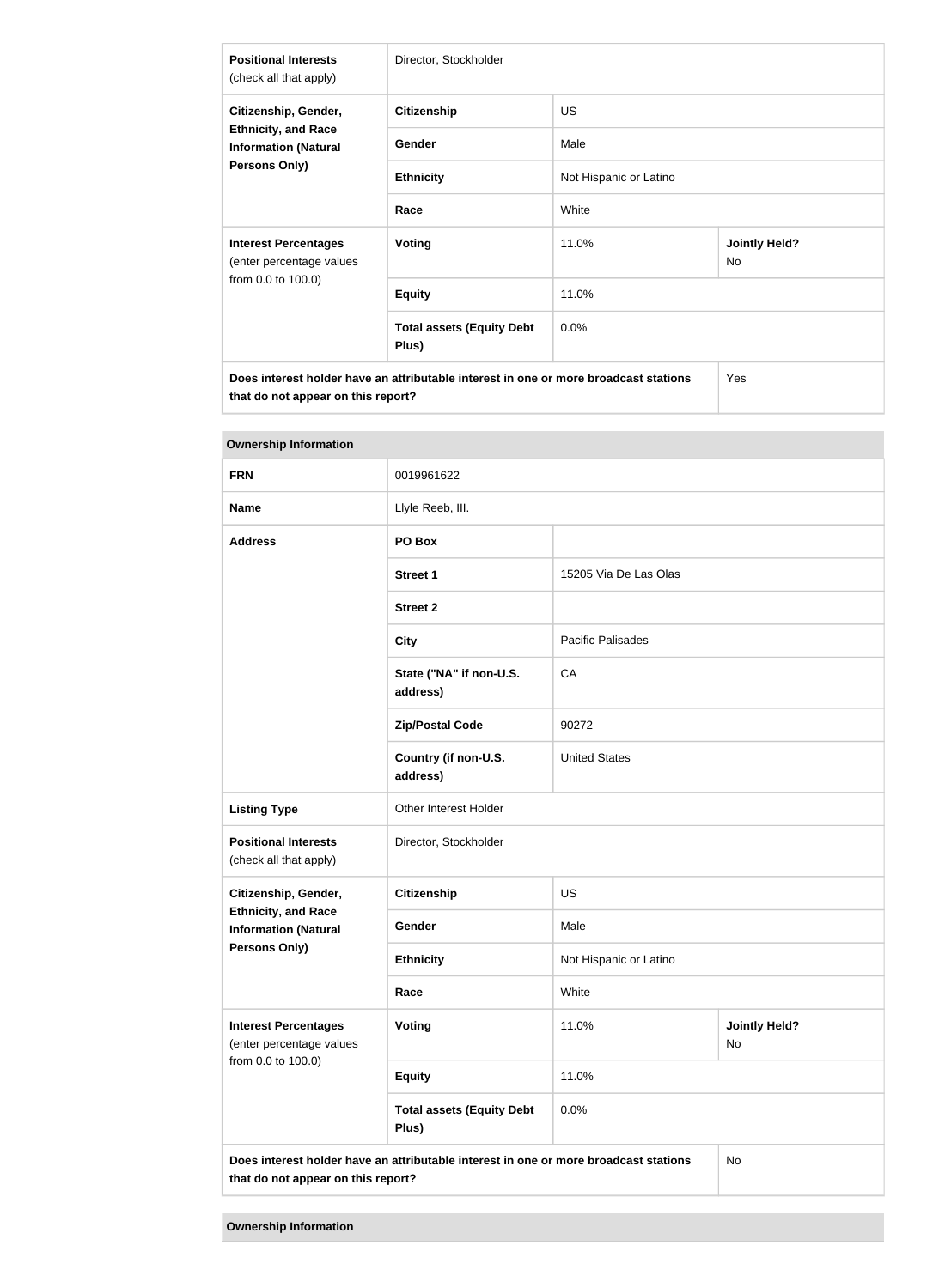| <b>FRN</b>                                                                                                                 | 0019963339                                |                              |                            |
|----------------------------------------------------------------------------------------------------------------------------|-------------------------------------------|------------------------------|----------------------------|
| <b>Name</b>                                                                                                                | Peter L. Coughlin                         |                              |                            |
| <b>Address</b>                                                                                                             | PO Box                                    |                              |                            |
|                                                                                                                            | <b>Street 1</b>                           | c/o 3750 US Highway 27 North |                            |
|                                                                                                                            | <b>Street 2</b>                           | Suite 1                      |                            |
|                                                                                                                            | <b>City</b>                               | Sebring                      |                            |
|                                                                                                                            | State ("NA" if non-U.S.<br>address)       | <b>FL</b>                    |                            |
|                                                                                                                            | <b>Zip/Postal Code</b>                    | 33870                        |                            |
|                                                                                                                            | Country (if non-U.S.<br>address)          | <b>United States</b>         |                            |
| <b>Listing Type</b>                                                                                                        | Other Interest Holder                     |                              |                            |
| <b>Positional Interests</b><br>(check all that apply)                                                                      | Director, Stockholder                     |                              |                            |
| Citizenship, Gender,                                                                                                       | <b>Citizenship</b>                        | US                           |                            |
| <b>Ethnicity, and Race</b><br><b>Information (Natural</b>                                                                  | Gender                                    | Male                         |                            |
| Persons Only)                                                                                                              | <b>Ethnicity</b>                          | Not Hispanic or Latino       |                            |
|                                                                                                                            | Race                                      | White                        |                            |
| <b>Interest Percentages</b><br>(enter percentage values                                                                    | <b>Voting</b>                             | 11.0%                        | <b>Jointly Held?</b><br>No |
| from 0.0 to 100.0)                                                                                                         | <b>Equity</b>                             | 11.0%                        |                            |
|                                                                                                                            | <b>Total assets (Equity Debt</b><br>Plus) | 0.0%                         |                            |
| Does interest holder have an attributable interest in one or more broadcast stations<br>that do not appear on this report? |                                           |                              | No                         |

| <b>Ownership Information</b> |
|------------------------------|

| <b>FRN</b>                                            | 0003900693                          |                      |
|-------------------------------------------------------|-------------------------------------|----------------------|
| <b>Name</b>                                           | MICHAEL R. EWING                    |                      |
| <b>Address</b>                                        | PO Box                              |                      |
|                                                       | Street 1                            | 3750 US 27 North     |
|                                                       | <b>Street 2</b>                     | Suite 1              |
|                                                       | <b>City</b>                         | Sebring              |
|                                                       | State ("NA" if non-U.S.<br>address) | <b>FL</b>            |
|                                                       | <b>Zip/Postal Code</b>              | 33870                |
|                                                       | Country (if non-U.S.<br>address)    | <b>United States</b> |
| <b>Listing Type</b>                                   | Other Interest Holder               |                      |
| <b>Positional Interests</b><br>(check all that apply) | Officer                             |                      |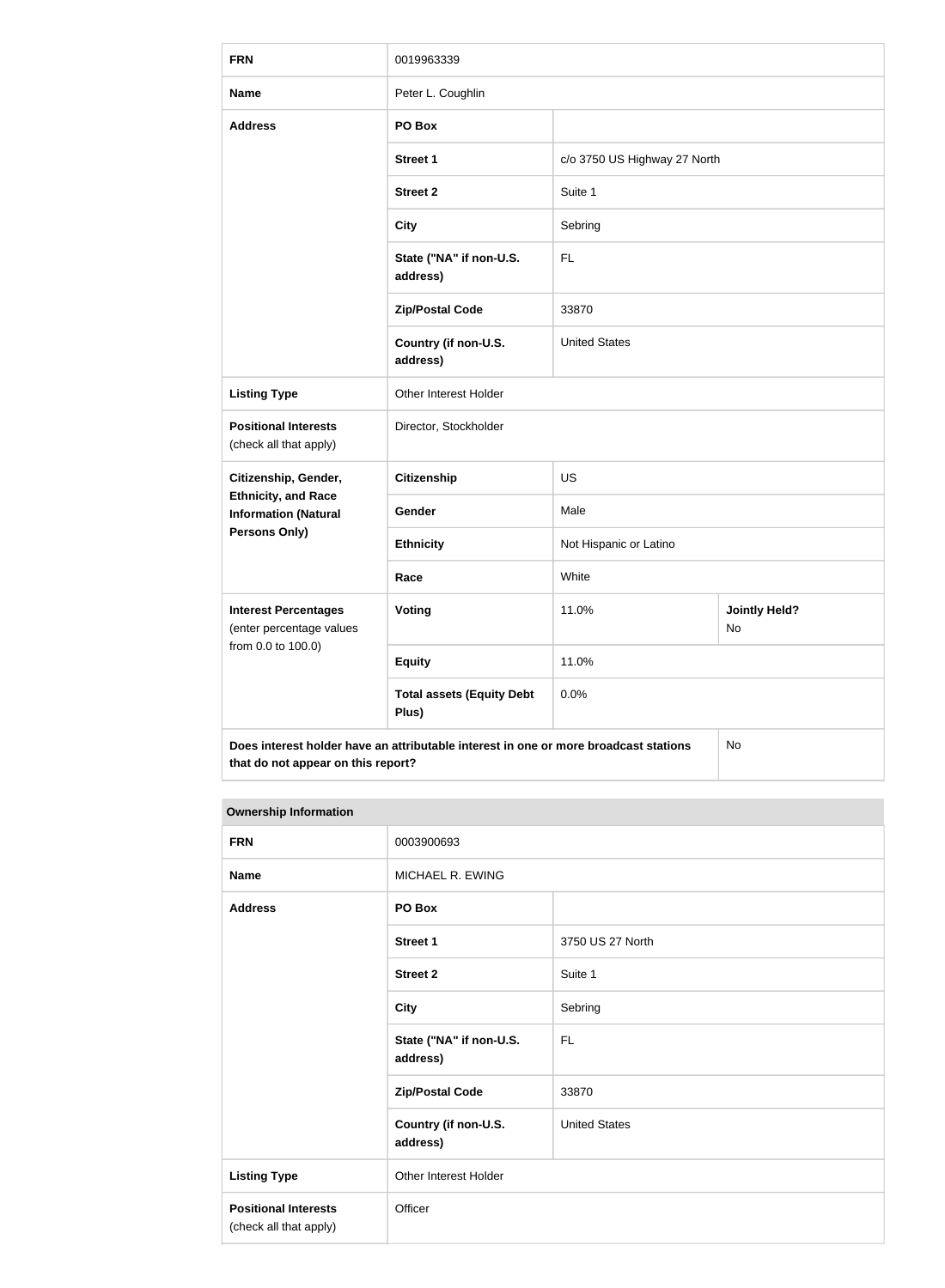| Citizenship, Gender,<br><b>Ethnicity, and Race</b><br><b>Information (Natural</b><br><b>Persons Only)</b> | <b>Citizenship</b>                                                                   | <b>US</b>              |                                   |
|-----------------------------------------------------------------------------------------------------------|--------------------------------------------------------------------------------------|------------------------|-----------------------------------|
|                                                                                                           | Gender                                                                               | Male                   |                                   |
|                                                                                                           | <b>Ethnicity</b>                                                                     | Not Hispanic or Latino |                                   |
|                                                                                                           | Race                                                                                 | White                  |                                   |
| <b>Interest Percentages</b><br>(enter percentage values                                                   | Voting                                                                               | $0.0\%$                | <b>Jointly Held?</b><br><b>No</b> |
| from 0.0 to 100.0)                                                                                        | <b>Equity</b>                                                                        | 0.0%                   |                                   |
|                                                                                                           | <b>Total assets (Equity Debt</b><br>Plus)                                            | 0.0%                   |                                   |
| that do not appear on this report?                                                                        | Does interest holder have an attributable interest in one or more broadcast stations |                        | <b>No</b>                         |

| (b) Respondent certifies that any interests, including equity, financial, or voting<br>interests, not reported in this filing are non-attributable.<br>If "No," submit as an exhibit an explanation. | <b>Yes</b> |
|------------------------------------------------------------------------------------------------------------------------------------------------------------------------------------------------------|------------|
|------------------------------------------------------------------------------------------------------------------------------------------------------------------------------------------------------|------------|

| (c) Does the Respondent or any reported interest holder         | No |
|-----------------------------------------------------------------|----|
| hold an attributable interest in any newspaper entities in      |    |
| the same market as any station for which this report is         |    |
| filed, as defined in 47 C.F.R. Section 73.3555?                 |    |
| If "Yes," provide information describing the interest(s), using |    |
| EITHER the subform OR the spreadsheet option below.             |    |
| Respondents with a large number (50 or more) of entries to      |    |
| submit should use the spreadsheet option.                       |    |
| NOTE: Spreadsheets must be submitted in a special XML           |    |
| Spreadsheet format with the appropriate structure that is       |    |
| specified in the documentation. For instructions on how to      |    |
| use the spreadsheet option to complete this question            |    |
| (including templates to start with), please Click Here.         |    |
| If using the subform, leave the percentage of total assets      |    |
| (Equity Debt Plus) field blank for an interest holder unless    |    |
| that interest holder has an attributable interest in the        |    |
| newspaper entity solely on the basis of the Commission's        |    |
| Equity Debt Plus attribution standard, 47 C.F.R. Section        |    |
| 73.3555, Note 2(i). If using an XML Spreadsheet, enter "NA"     |    |
| into the percentage of total assets (Equity Debt Plus) field    |    |
| for an interest holder unless that interest holder has an       |    |
| attributable interest in the newspaper entity solely on the     |    |
| basis of the Commission's Equity Debt Plus attribution          |    |
| standard.                                                       |    |
| The Respondent must provide an FCC Registration Number          |    |
| for each interest holder reported in response to this           |    |
| question. Please see the Instructions for detailed information  |    |
| and guidance concerning this requirement.                       |    |

**(d) Are any of the individuals listed as an attributable interest holder in the Respondent married to each other or related to each other as parentchild or as siblings?** No

If "Yes," provide the following information for each such the relationship.